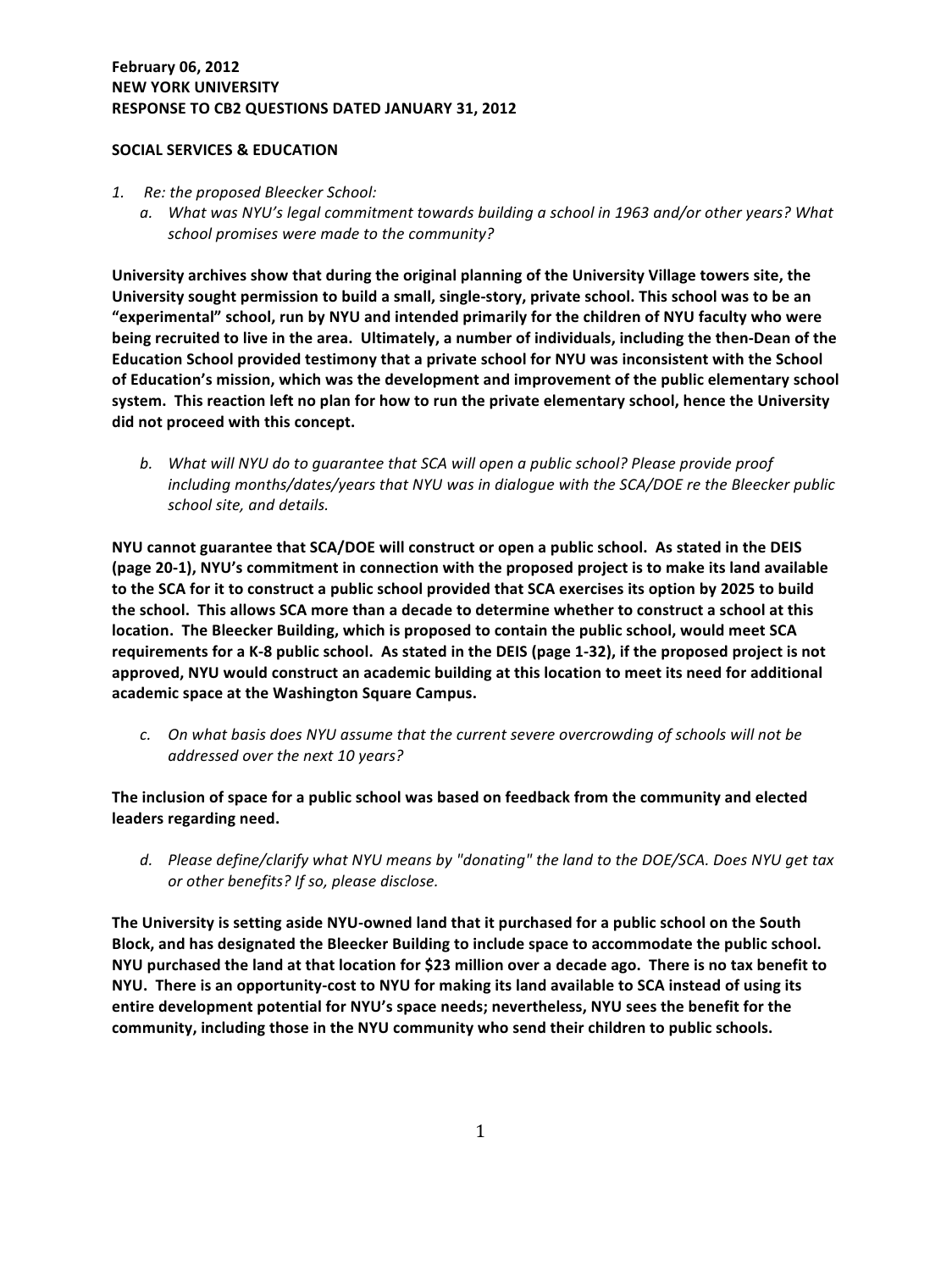*e.* On what date does the land designated for a public school revert back to NYU if DOE/SCA doesn't *construct?#*

NYU would use the land on the South Block to construct NYU-only facilities, without a public school, if the SCA does not notify the University that it intends to build a public school at that location by 2025. To clarify, SCA has until 2025 to say whether it will build on the site; SCA does not need to build by **2025.**

*f.* Will NYU donate not only the land for the public school but also money to the SCA/DOE for *construction (core & shell) of the school?* 

**No.**

*g.* If CB2 does not approve all or most of the rezoning, de-mapping and other ULURP requests, will *NYU still donate the land for the public school?* 

The offer to make land available to the SCA for a public school is based upon the approval of NYU's proposed project. As stated in the DEIS (page 1-32), if the proposed project is not approved, NYU would construct an academic building at this location to meet its need for additional academic space at the Washington Square Campus.

*h.* Will the proposed Bleecker school have access to the underground auditorium and rehearsal *space?#*

No.

*i.* What is the breakdown of the number of bedrooms among the proposed dwelling units, and if no *hotel, of bedrooms for 260 additional dwelling units? Please provide CB2 with a true analysis of* how many additional children are coming into the neighborhood from the new dwellings.

In the development scenario that would maximize the number of faculty housing units, the proposed project would include up to 260 faculty housing units, as explained in the DEIS (page 4-2). The DEIS (at page 4-3) estimates that such development would introduce approximately 31 new elementary school **students, 10 new intermediate school students, and 16 new high school students to the study area by 2031. It is expected that children who are too young to attend public school would also reside in the** faculty housing units, as would children who attend private schools. The DEIS does not identify the total number of children who would live in the faculty units.

As disclosed in the DEIS, a screening level analysis was conducted to determine if the number of residential units proposed as part of this project would have the potential to have a significant adverse impact on local public schools. Since the number of new residential units proposed as part of this project "screened out" -- the number of units is below the threshold (the threshold is 310 residential units) – the proposed project would not result in any significant adverse impacts on public **elementary, middle, or high schools, and a detailed analysis was not warranted.** 

*j.* How did NYU determine that a rooftop playground was safer, more accessible, less windy/shadowed/noisy than one at ground level?

Playgrounds throughout the city are located on the roof spaces of schools, and are successful.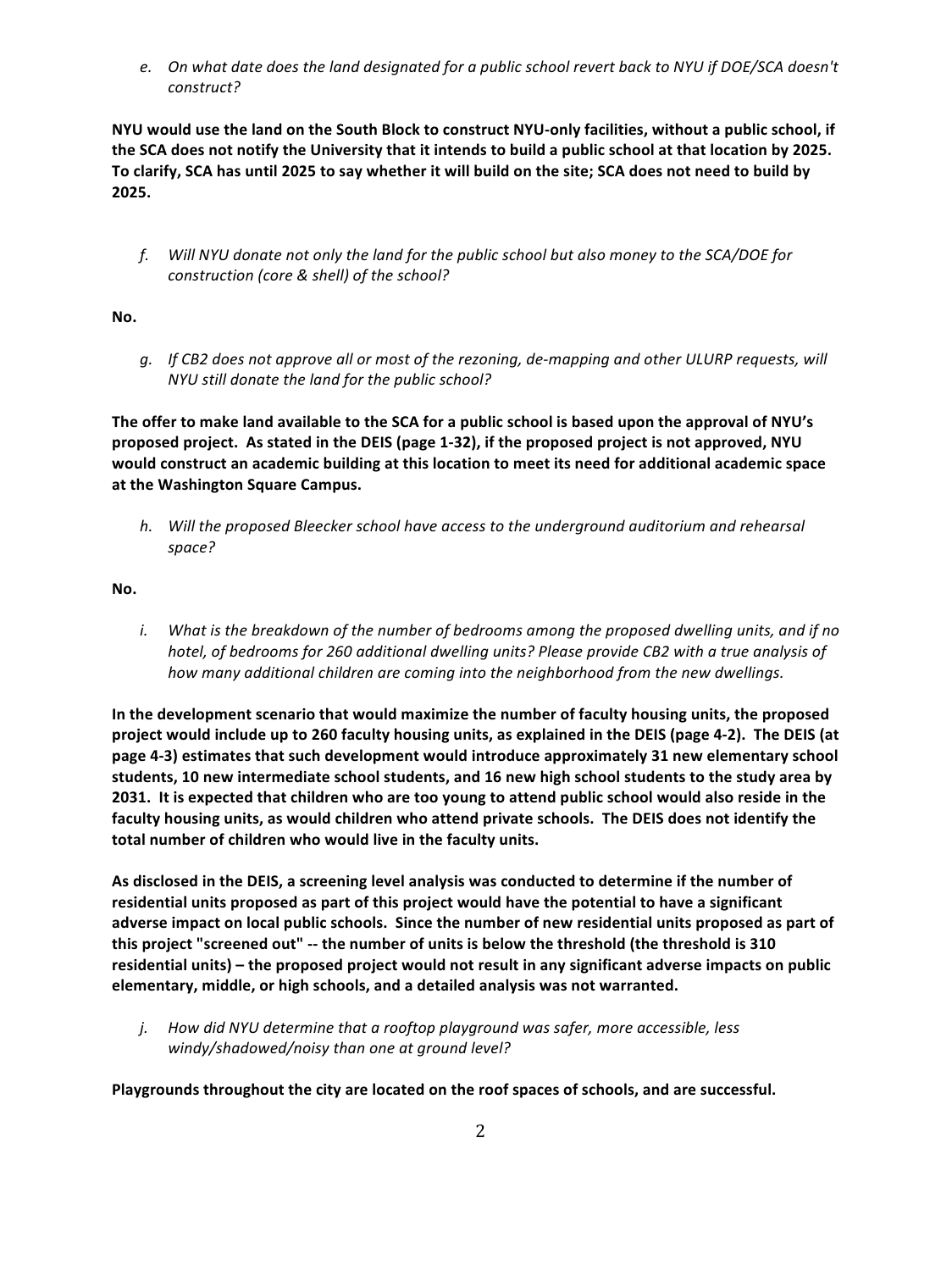*k.* Why is it necessary to build a dorm on the Morton Williams site rather than having the entire site be a public school with a playground on street level which the community can utilize after school *hours?#*

With the withdrawal of the fourth tower, the re-massing of the buildings included an analysis of redistribution of uses, including moving the hotel and residential uses (which had been in the fourth tower) to the Zipper building, and moving the school and some student dorms to the Bleecker Building. NYU's need for dormitory space is discussed in Chapter 1 of the DEIS.

*l.* Please be specific about how deliveries are going to be made for the dorm and school with *limited delivery space for trucks and buses.* 

This building will be serviced curbside, similar to many buildings in New York City.

*m. How many NYU students/staff will use the underground academic space?* 

The DEIS indicates there would 38,000 GSF of academic space in the Bleecker Building. Based on the travel demand analysis presented in the DEIS (see narrative and Table 14-2 on page 14-7), approximately 8.5 people (non-credit students excluded) were estimated for each 1,000 square feet of academic space. Hence, the 38,000 square feet of academic space would be expected to attract a daily population of approximately 320 people. It should be noted that since there is housing planned for the project blocks (some within the Bleecker Building), a portion of these 320 people would be walking short distances from neighboring buildings or even traveling within the Bleecker Building between its housing and academic uses, i.e. they would already be located on or close to the project **site.**

2. Please tell us the number of affordable housing units still available to the general public in buildings *owned by NYU in the Core area. What is the plan for these remaining units of publicly-available* affordable housing? Is there any plan to replace or increase the stock of affordable housing units controlled by NYU for income eligible families, seniors or the differently-abled?

Approximately 15 percent of the University's faculty housing stock occupies rent-regulated units; that percentage is higher for the superblocks. The proposed project does not call for the removal of this benefit.

3. What are NYU's current access rules and rates for community membership to Coles? What will these be for the temporary, and then the permanent gym? What are the current NYU library membership *costs and lending privileges for community members? What will these be going forward?* 

NYU permits limited community membership to Coles. Information is available on the NYU web site **(http://www.gonyuathletics.com/documents/2011/11/3/2011S 12\_Coles\_Information\_and\_Procedures\_\_1\_.pdf?id=1446).(**

The temporary gym will not accommodate membership by non-NYU community members.

**While the usage policy for the new permanent gym has not yet been decided, it is expected to be** similar to the current arrangement for Coles.

Information regarding Bobst Library is administered through NYU's "Friends of Bobst" program. Information can be found at http://library.nyu.edu/alumni/friends.html.